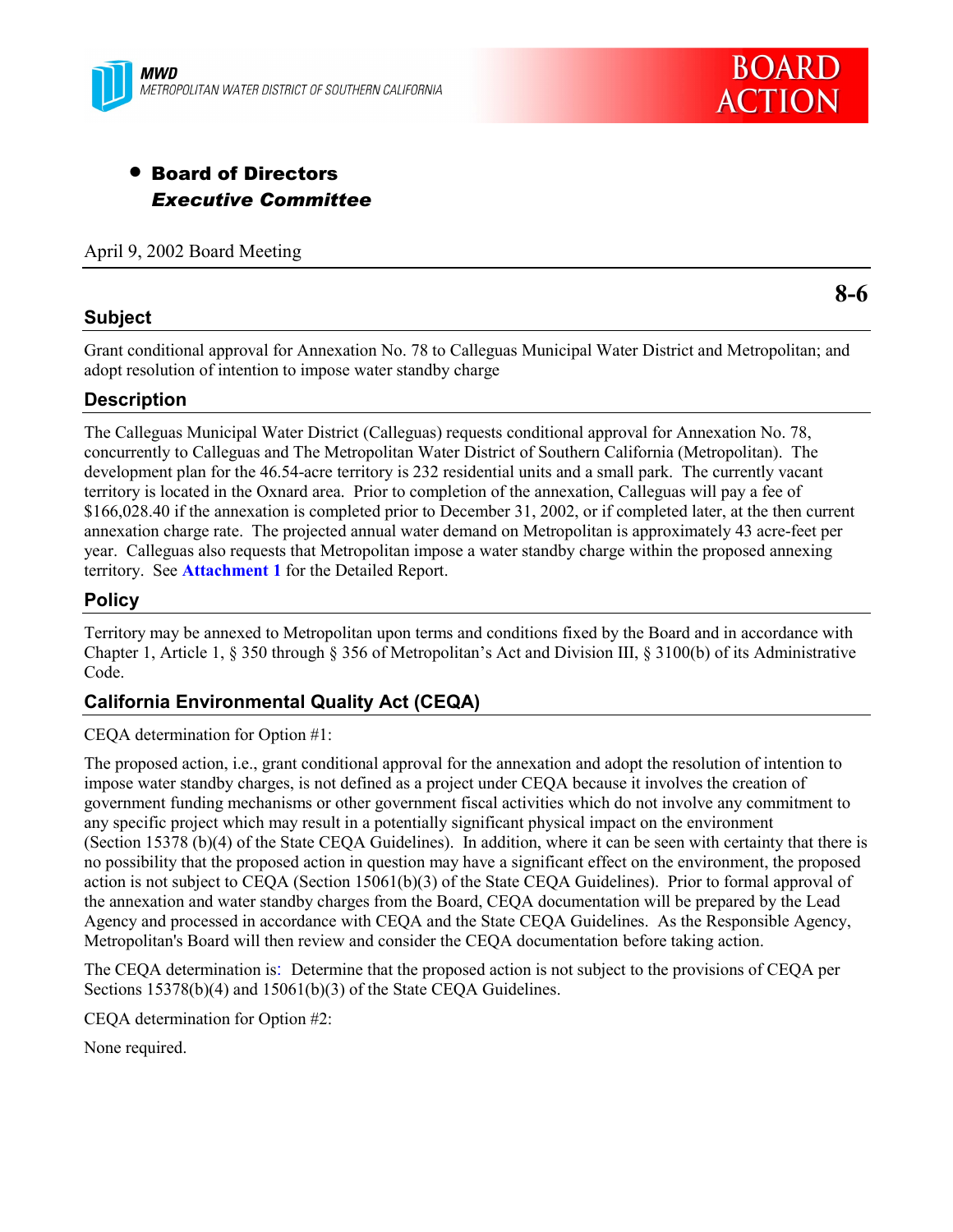# **Board Options/Fiscal Impacts**

#### **Option #1**

#### Adopt the CEQA determination and

- a. Grant conditional approval for Annexation No. 78, concurrently to Calleguas and Metropolitan, conditioned upon receipt in full of annexation fee of \$166,028.40 to Metropolitan if completed by December 31, 2002, or if completed later, at the then current annexation charge rate (**Attachment 1**);
- b. Approve Calleguas' proposed Plan for Implementing Water Use Efficiency Guidelines (**Attachment 2**); and
- c. Adopt the Resolution of Intention to Impose Water Standby Charge within the proposed annexation territory, substantially in the form of **Attachment 3**.

Fiscal Impact: Receipt of annexation fee (\$166,028.40) and water sales revenue from newly annexed territory.

#### **Option #2**

Decline Annexation No. 78. **Fiscal Impact:** Unrealized annexation fees and water sales revenue from non-annexed territory.

## **Staff Recommendation**

Option #1

U M 2/19/2002 *Roy L. Wolfe Date*

*Manager, Corporate Resources*

2/27/2002 S

*Ronald R. Gastelum Chief Executive Officer* *Date*

**Attachment 1--Detailed Report for Calleguas Annexation No. 78**

**Attachment 2--Plan for Implementing Water Use Efficiency Guidelines**

**Attachment 3--Resolution of Intention to Impose Water Standby Charges**

BLA #1566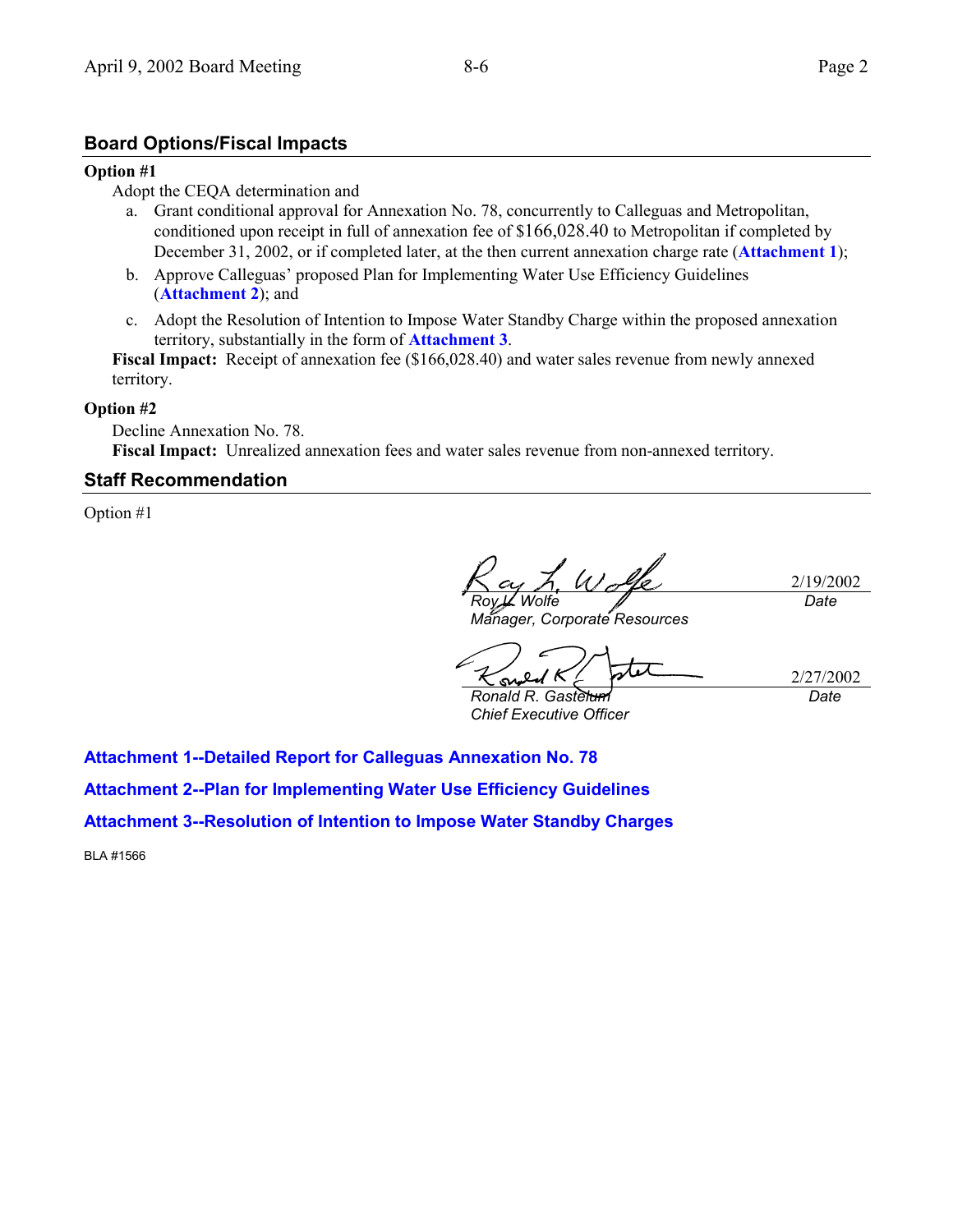## **Detailed Report – Calleguas Annexation No. 78**

The Calleguas Municipal Water District (Calleguas) requested conditional approval for Annexation No. 78, concurrently to The Metropolitan Water District of Southern California (Metropolitan) and Calleguas. The 46.54-acre annexation territory, shown on the attached legal description and map, Exhibit A, is located northwest of and adjacent to the intersection of Cesar Chavez Drive and Pinata Drive in the Oxnard area. The annexation territory is currently vacant, with a development plan consisting of 232 residential units and a small park. The proposed annexation is in accordance with the city of Oxnard's General Plan. The total estimated water demand for this project is approximately 86 acre-feet per year (AFY), of which 50 percent will come from local sources, and 50 percent, or approximately 43 AFY, will come from Metropolitan through Calleguas.

Pursuant to § 3107 of Metropolitan's Administrative Code, Calleguas has submitted an acceptable Plan for Implementing Water Use Efficiency Guidelines for this project (Attachment 2).

The annexation charge has been calculated pursuant to § 3300 of Metropolitan's Administrative Code. Utilizing the current rate of \$3,460 per acre and the sum of \$5,000 for processing costs, the annexation charge is \$166,028.40 if completed by December 31, 2002. The \$5,000 processing charge has already been paid. If the annexation is completed after December 31, 2002, the annexation will be calculated based on the then current charge.

Completion of this annexation will be subject to such terms and conditions as may be fixed by the Board in granting final consent to such annexation. Calleguas has requested that Metropolitan impose water standby charges within the annexation territory at the rate of \$9.58 per acre or per parcel of less than one acre (the rate at which water standby charges are presently levied in other portions of Calleguas). Under the requirements of Article XIII D of the California Constitution (Proposition 218), such charges must be treated as new assessments, subject to approval by the property owners in the area to be annexed through mailed ballot proceedings. Attachment 3 is the form of resolution of intention to impose water standby charges which, if adopted by the Board, will authorize the Executive Secretary to mail notices to the property owners. The notices to property owners will include ballots which the property owners will be asked to mark and return. Ballots will be tabulated at a public hearing on the assessments scheduled to commence on June 11, 2002, or such other date as the Board shall determine, and unless a majority of those ballots received from property owners (weighted according to the proportionate obligation of each property) protest the charges, imposition of the water standby charges in the annexed area may be considered by the Board concurrently with final approval of annexation.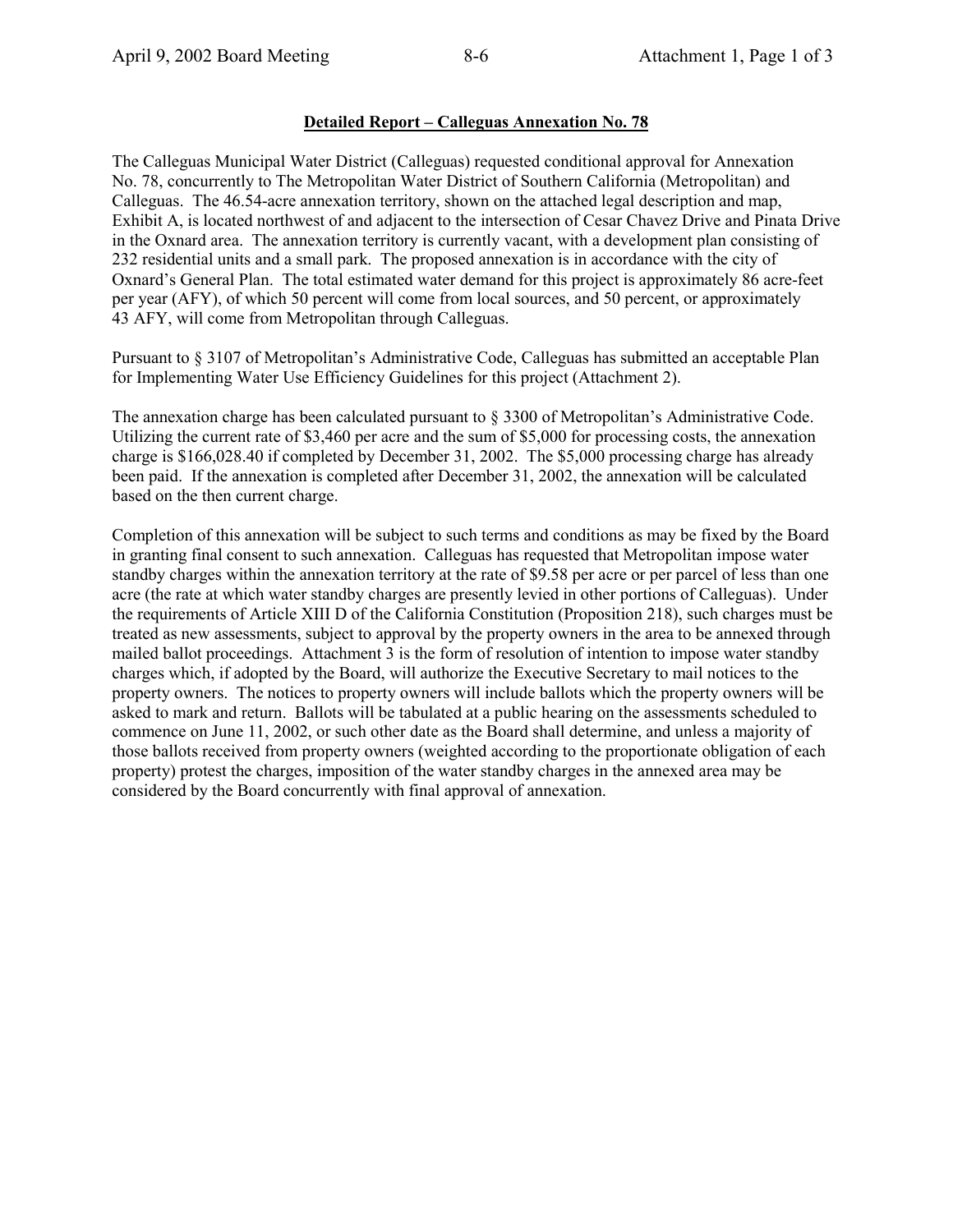#### Exhibit A

## CALLEGUAS MUNICIPAL WATER DISTRICT ANNEXATION - PFEILER

#### (ANNEXATION No. 78)

Those portions of Subdivisions 23, 24, and 26 of Rancho El Rio De Santa Clara O'La Colonia, in the County of Ventura, State of California, according to that certain partition map filed in the office of the County Clerk of said County in the action entitled "Thomas A Scott, et al., plffs. vs Rafael Gonzales, et al., defts.," described as follows:

Beginning at the westerly terminus of the 1<sup>st</sup> course shown as the "South 89°57'00" West 513.05 feet" per Calleguas Municipal Water District Annexation No. 48, described in Document No. 95-158646 Official Records, recorded December 21, 1995;

- $1<sup>st</sup>$ Thence, along the existing Calleguas Municipal Water District boundary, North 89°53'20" West, 1240.25 feet;
- $2<sup>nd</sup>$ Thence, continuing along said existing boundary, North 89°54'29" West, 1407.46 feet, to the southerly terminus of the 4<sup>th</sup> course in Calleguas Municipal Water District Annexation No. 60, described in Document No. 99-0238625-00 Official Records, recorded December 29, 1999;
- $3<sup>rd</sup>$ Thence, North 00°06'27" East, 774.20 feet, along said existing boundary;
- $4<sup>th</sup>$ Thence, South 89°54'03" East, 1407.67 feet, along the  $6<sup>th</sup>$  course in Calleguas Municipal Water District Annexation No. 51, described in the Document No. 98-092492 Official Records, recorded June 9, 1998;
- $5^{\text{th}}$ Thence, along the westerly line of said Subdivision 26, South 00°07'23" West, 17.60 feet,
- $6<sup>th</sup>$ Thence, South 89°52'19" East, 1240.09 feet, along the 5<sup>th</sup> course in Calleguas Municipal Water District Annexation No. 58, described in the Document No. 99-0238624-00 Official Records, recorded December 29, 1999;
- $7<sup>th</sup>$ Thence, South 00°06'41" West, 756.05 feet to the point of beginning.

Consisting of 46.54 acres, more or less.

**REVIEWED BY** THE METROPOLITAN WATER DISTRICT OF SOUTHERN CALIFORNIA TITLE ENGINEERING TEAM )

DATE:

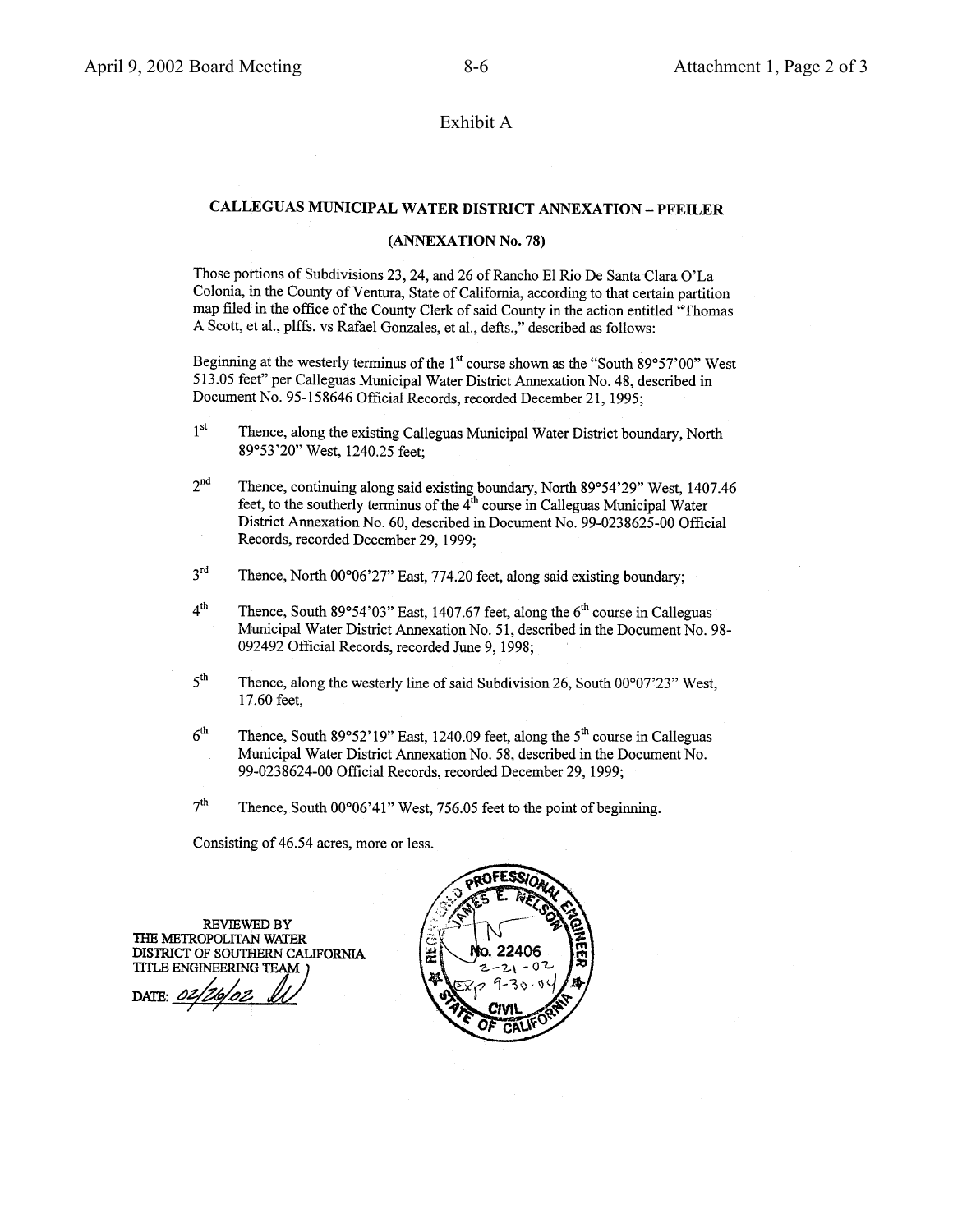

70 S. LAKE AVE., #740

PASADENA, CA 91101

626-795-1844

TERRITORY OF VENTURA COUNTY (AS THE SAME ARE DESIGNATED AND DELINEATED UPON) THAT CERTAIN PARTITION MAP FILED IN THE OFFICE OF THE VENTURA COUNTY CLERK, IN THAT CERTAIN ACTION ENTITLED "THOMAS A. SCOTT, ET AL., PLFFS., VS. RAFAEL GONZALES, ET AL., DEFTS."

PROPOSED ANNEXATION BOUNDARY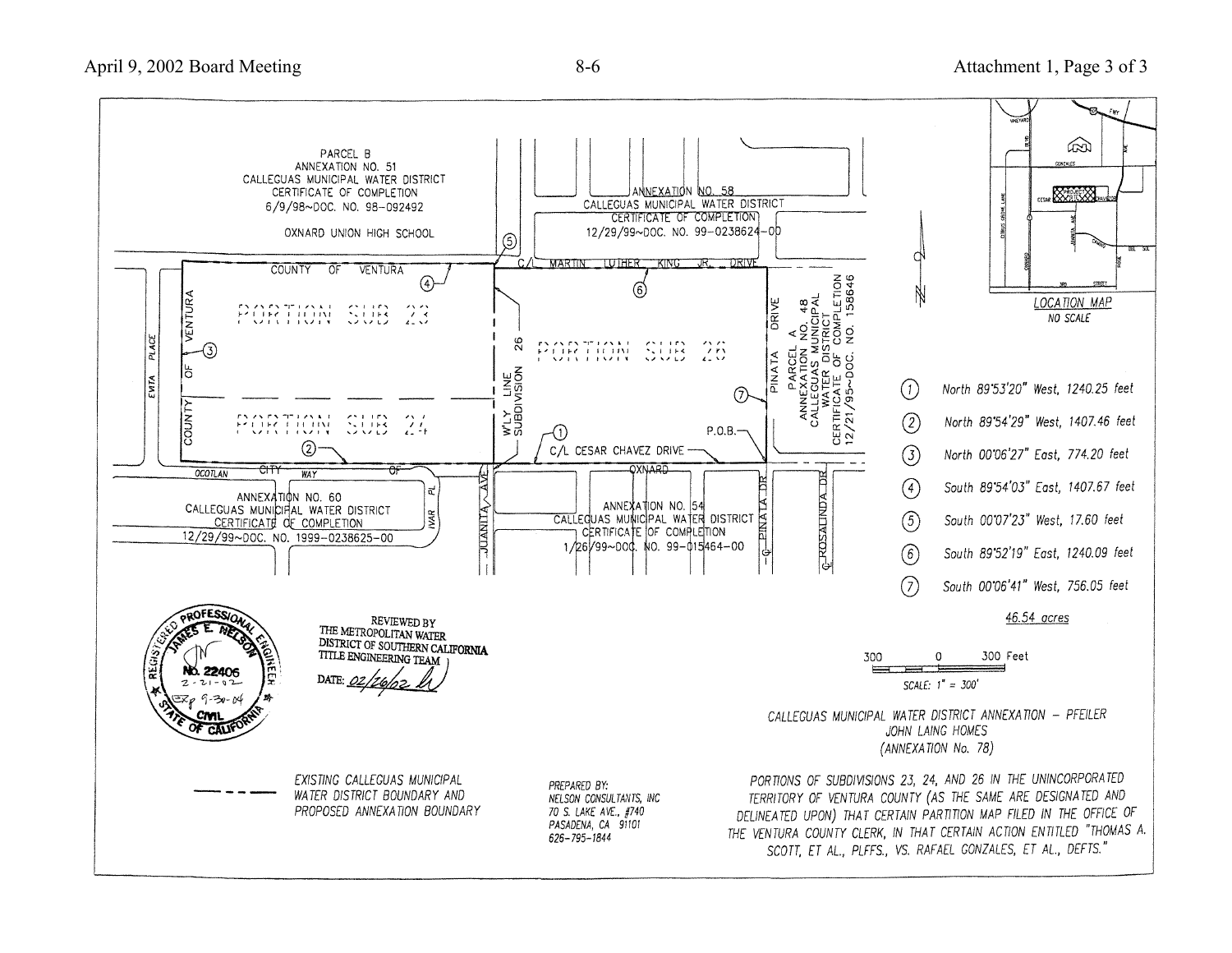## IMPLEMENTATION PLAN

## WATER USE EFFICIENCY GUIDELINES FOR ANNEXATION NO. 78 TO THE CALLEGUAS MUNICIPAL WATER DISTRICT AND THE METROPOLITAN WATER DISTRICT OF SOUTHERN CALIFORNIA (Pfeiler)

#### GENERAL DESCRIPTION OF ANNEXING AREA

Annexation No. 78 (Pfeiler) consists of approximately 46.54 gross acres (44.10 net acres) located northwest of and adjacent to the intersection of Cesar Chavez Drive and Pinata Drive, in the Oxnard area. A map and legal description are attached.

The annexation includes Assessor Parcels Numbers 215-0-061-090 and 215-0-020-090 (Pfeiler)

The property is zoned A-E (Agricultural Exclusive). The existing use is agriculture (row crops) with a farmhouse and accessory buildings.

The City of Oxnard is in the process of annexing the property. The annexation area is pre-zoned for low medium density residential uses and a tentative tract map will be approved to construct 231 single-family homes.

#### ANNUAL WATER USAGE

The projected annual demand for water after development of the property is 86.1 acre-feet per year (AFY) or an average factor of 76,892 gallons per day (GPD). Peak demands are estimated at approximately 2.5 times the average daily factor, or .5 AF/day.

The property will receive water from the City of Oxnard. The City obtains water from both Calleguas/ MWD and the United Water Conservation District. Oxnard currently blends 1:1 with Calleguas; therefore CMWD and MWD would provide 50% of the demand.

#### PEAK WATER USAGE

#### Lake Bard Reservoir

Calleguas' Lake Bard reservoir, which is owned and operated by Calleguas, has a capacity of 10,500 acre-feet of water. The Calleguas system sets flows from MWD based on past system averages for its service area for a given 24-hour period and meets peak daily water demands from Lake Bard.

#### Groundwater Conjunctive Use

In conjunction with MWD, Calleguas is currently developing the first 16 of 30 dual purpose, injection/extraction wells that will be constructed within the Las Posas Groundwater Basin. Each well is designed to inject an estimated 1,000 acre-feet of pre-treated water during the winter months for later use during emergencies, drought or summer months when imported supplies may be limited.

The cities of Camarillo and Oxnard, as well as the Camrosa Water District, Ventura County Waterworks Districts #1 and #19, Zone Mutual Water Company, and Bery1wood Heights Mutual Water Company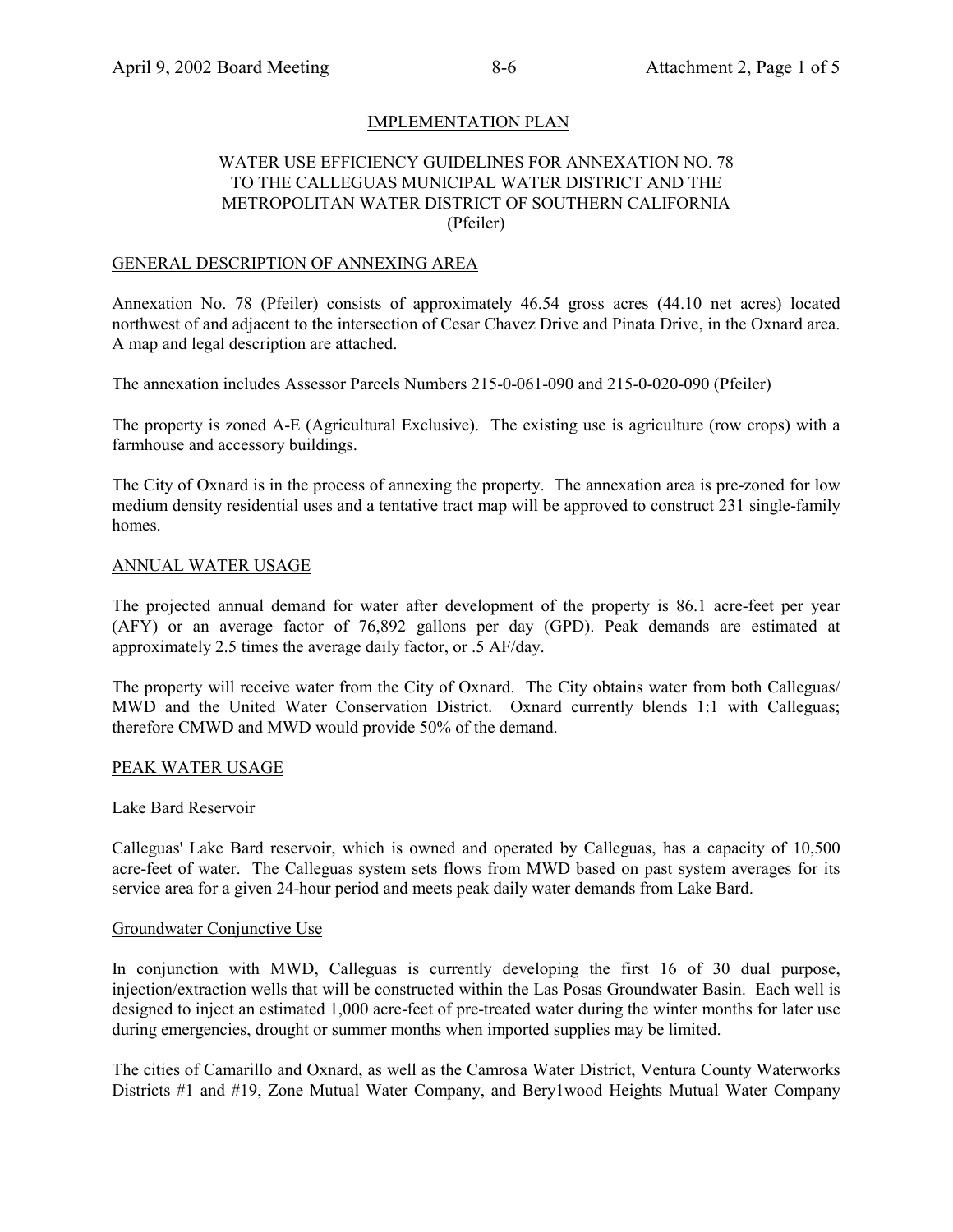have also participated in groundwater storage programs which allow for storage of water during periods when excess water is available and subsequent extraction during times of shortage.

## High and Low Flow Penalties

Calleguas Ordinance No. 12 (water service) was amended in 1982 to penalize its purveyors for peaking off Calleguas' system. Calleguas in 1987 included a penalty based on ' low flow. Both penalties were imposed to direct purveyors to their responsibility to increase water storage within their service areas.

#### Local Area Water Management

Several of Calleguas' purveyors extract water from the local ground water basin within Calleguas' service area. In the event of a curtailment of available water for a duration longer than previously stated, Calleguas is able to request its purveyors to increase their production. Water demands (peaking) from the Calleguas/MWD system can be effectively managed though interconnection of the Calleguas and Oxnard systems.

The Calleguas distribution system has the ability to increase water deliveries from several sources to offset peaking within the overall District:

- Direct delivery from the United Water Conservation District
- ï Ground water extraction from the upper Oxnard aquifer
- ï Ground water extraction from the Fox Canyon aquifer
- Drawing from Calleguas' 18 mg terminal storage Springville Reservoir

#### WATER CONSERVATION

Incorporating the following water conservation measures will minimize additional water demands placed on MWD.

#### Calleguas

Calleguas, in conjunction with the Metropolitan Water District of Southern California, offers a variety of conservation programs. These programs are designed to satisfy the Best Management Practices referred to by the California Urban Water Conservation Council in its Memorandum of Understanding, in which Calleguas and Metropolitan are signatories.

Urban water conservation programs include: school education, low consumption plumbing retrofits (i.e., toilets, showerheads), public information (i.e., literature, speaking engagements, tours of Calleguas facilities), landscape maintenance, commercial, industrial, institutional surveys. Additionally, Calleguas provides literature and showerheads, upon request, for distribution by its purveyors.

The City of Oxnard has developed several conservation measures that apply to lands annexed to the City. Through the Building Department the City enforces regulations pertaining to the installation of ultra-low flush toilets (1.6 gallons per flush) and water conserving fixtures (2.5 gallons per minute) for all new construction, redevelopment and rehabilitation projects.

At the time the subject property is developed, the developer shall comply with the following conditions: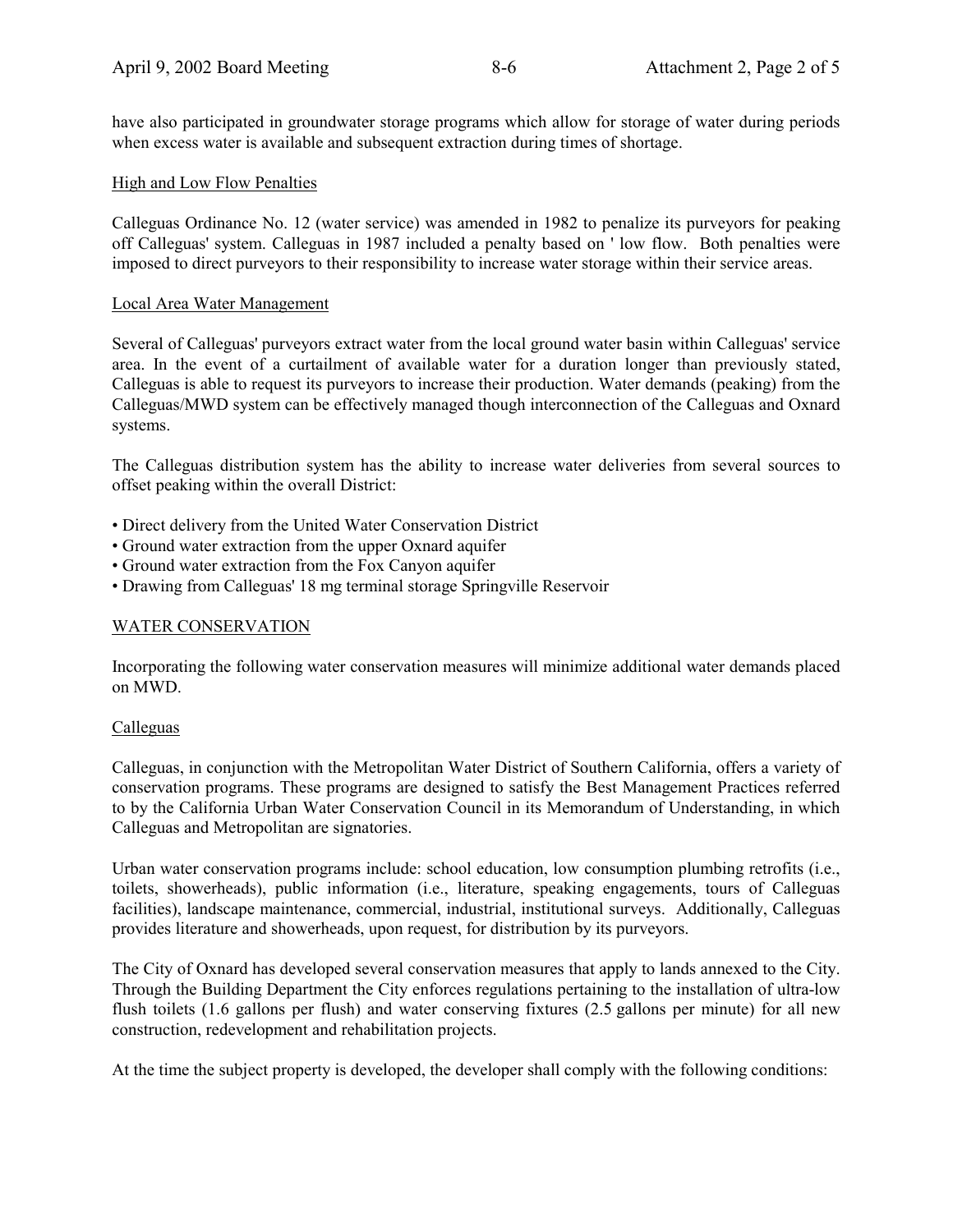- 1. Satisfy all City of Oxnard Building Department standards for use of water-saving devices in the project buildings.
- 2. Provision of individual metering for all project buildings to better control water usage and monitoring.
- 3. Maximize use of drought-resistant materials in the overall landscape plan and minimize turf areas for the project to the greatest extent possible.
- 4. Monitoring of site landscape water use by installing sensors capable of overriding automatic irrigation timers.

#### Annexing Area

All uses in the annexation area will comply with State standards for water-efficient plumbing fixtures. These include toilet fixtures that are water-conserving as defined by ANSI Std. No. Al12.19.3, reduced-flow shower heads, lavatory faucets and sink faucets, self-closing valves on fountains and faucets, pipe insulation on hot water lines, etc.

#### USE OF RECLAIMED WATER

#### Calleguas

Calleguas Resolution No. 773 promotes the use of reclaimed wastewater supplies within the District. Calleguas requires that its purveyors develop the use of reclaimed wastewater for greenbelts and large turf irrigation. Within Calleguas, use of reclaimed wastewater is currently 1,500 AFY.

#### Annexing Are

The Ventura County Board of Supervisors and the City of Oxnard promote the use of reclaimed water and have directed that water reclamation be a priority for use. When such supplies exist, a dual distribution system shall be constructed to accommodate such supplies.

Landscaped areas exceeding one acre and other uses for which non-potable water is practical shall receive local or reclaimed water when available.

#### WATER DELIVERY CURTAILMENT

#### Calleguas

Calleguas already has the ability to sustain more that a seven-day interruption of water delivery service and this annexation will not oversubscribe that ability.

Calleguas has an integrated water delivery system, which allows all areas. in its service area to receive water from two alternative sources. The main source is from MWD via the Jensen Treatment Plant and distribution system.

The second source is from L4ke Bard Reservoir, which is used for system peaking and emergency storage. Lake Bard's storage capacity (10,500 acre feet) is adequate to supply water for total system usage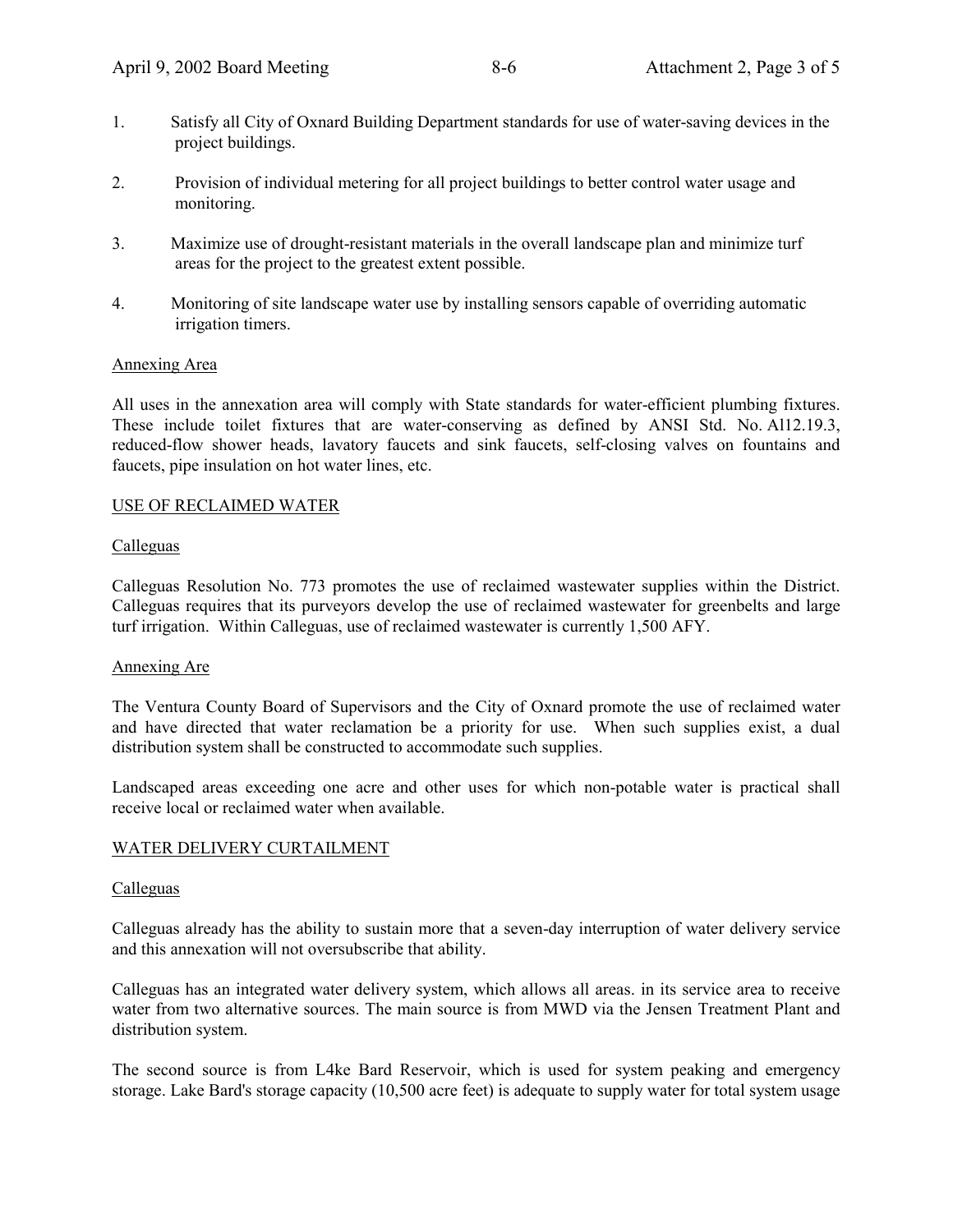for periods of 15 to 20 days at maximum unregulated demands during summer and in excess of 45 days during winter months,

In addition to Lake Bard, Calleguas has ten reservoirs with a combined storage capacity of 63 million gallons.

Several of Calleguas' purveyors extract water from the local groundwater basins with Calleguas' service area. In the event of an emergency curtailment of water from MWD as a result of a major facility failure that is longer in duration that previously stated, the District could impose a water rationing plan and request its purveyors to increase their groundwater production to extend. the District's reservoir reserves for other areas that do not have ground water supplies.

#### CAPITAL CONSTRUCTION CHARGES

In 1980 Calleguas imposed a capital construction charge for all new development within its service area. The charge was established to raise funds necessary to build additional facilities required for expansion of the Calleguas service area. Additionally, Calleguas has assessed a capital construction water rate charge to its purveyors on water usage to augment the capital construction program.

#### URBAN CONSERVATION BEST MANAGEMENT PRACTICES

To the extent practicable to do so, within the limits of its authority and jurisdiction, Calleguas intends to apply Urban Conservation Best Management Practices as set forth in Attachment A to this Implementation Plan.

#### WATER USE EFFICIENCY GUIDELINES

To the extent practicable the City of Oxnard and the owners of Annexation No. 78 agree to comply with MWD and Calleguas Water Use Efficiency Guidelines as set forth in Attachment B to this Implementation Plan..

#### DUAL DISTRIBUTION SYSTEM

To the extent practicable, the City of Oxnard and the owners of the parcels to be annexed shall comply with the following:

Reclaimed wastewater or other non-potable water shall be used on all golf courses, decorative lakes, and other landscaped areas exceeding one acre, including multi-family complexes, commercial and industrial developments, and similar areas. Reclaimed wastewater and other non-potable supplies shall be used for industrial processes and other suitable uses. If such supplies do not presently exist, a dual distribution system shall be constructed to accommodate such supplies when they become available in the future.

#### MODEL HOMES

At least one model home constructed in each new development within the annexed area shall demonstrate a water conserving landscape.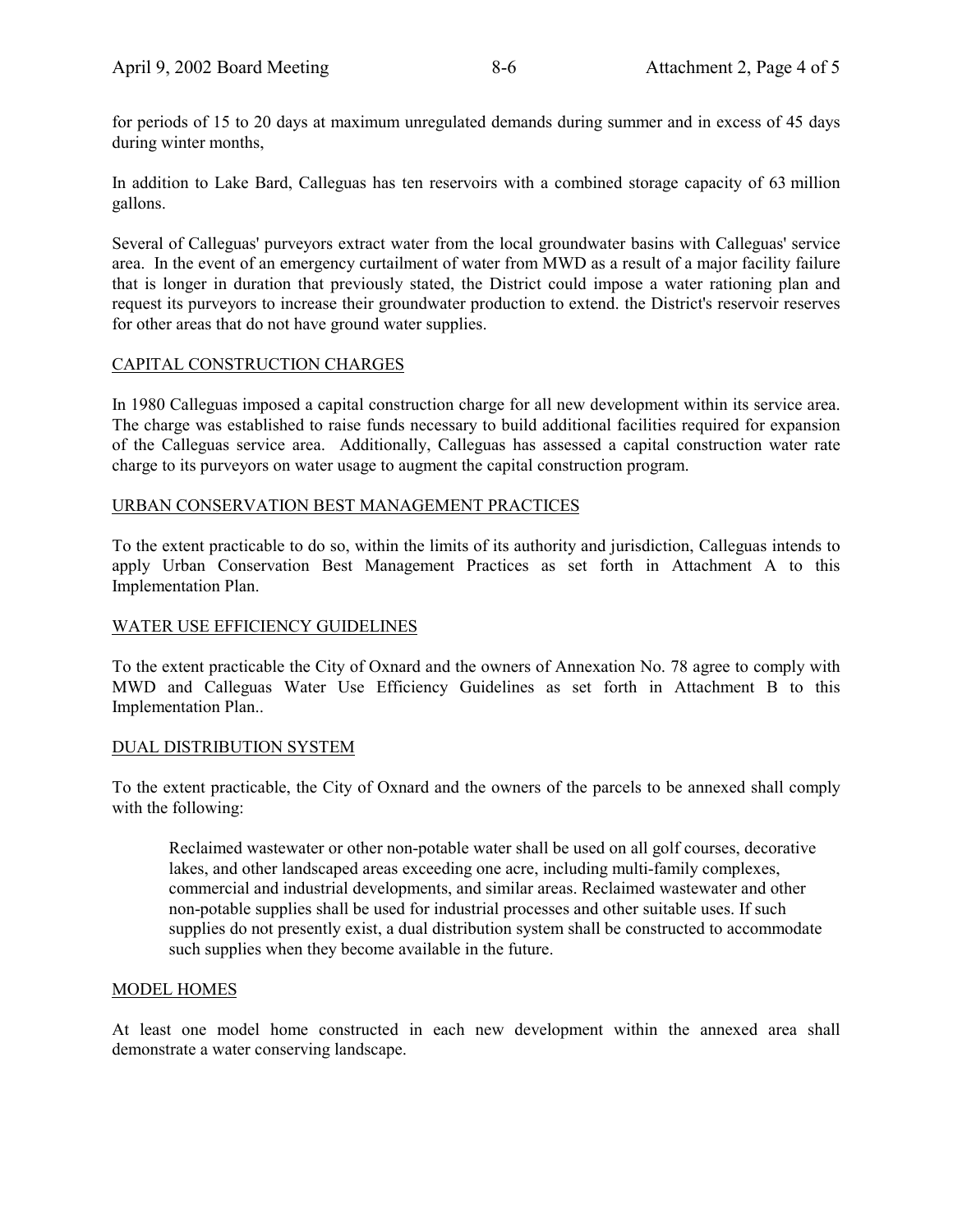#### WATER CONSERVATION MEASURES

To the extent practicable, the Owner will incorporate Water Conservation, measures when development plans are made.

# **COMPLIANCE**

Calleguas accepts the responsibility for assuring compliance with the provisions of Metropolitan's Water Use Efficiency guidelines as indicated in Metropolitan's Administrative Code Section 3107 and shall report to Metropolitan regarding such compliance.

CALLEGUAS MUNICIPAL WATER DISTRICT

Golall **By** 

Dr. Donald R. Kendall

CITY OF OXNARD

Matthew G. Winegar, Public Services Director

| By | Dated. |
|----|--------|

Dated:  $1/15/02$ 

JOHN LAING HOMES

By Dated:

Sidhartha Paul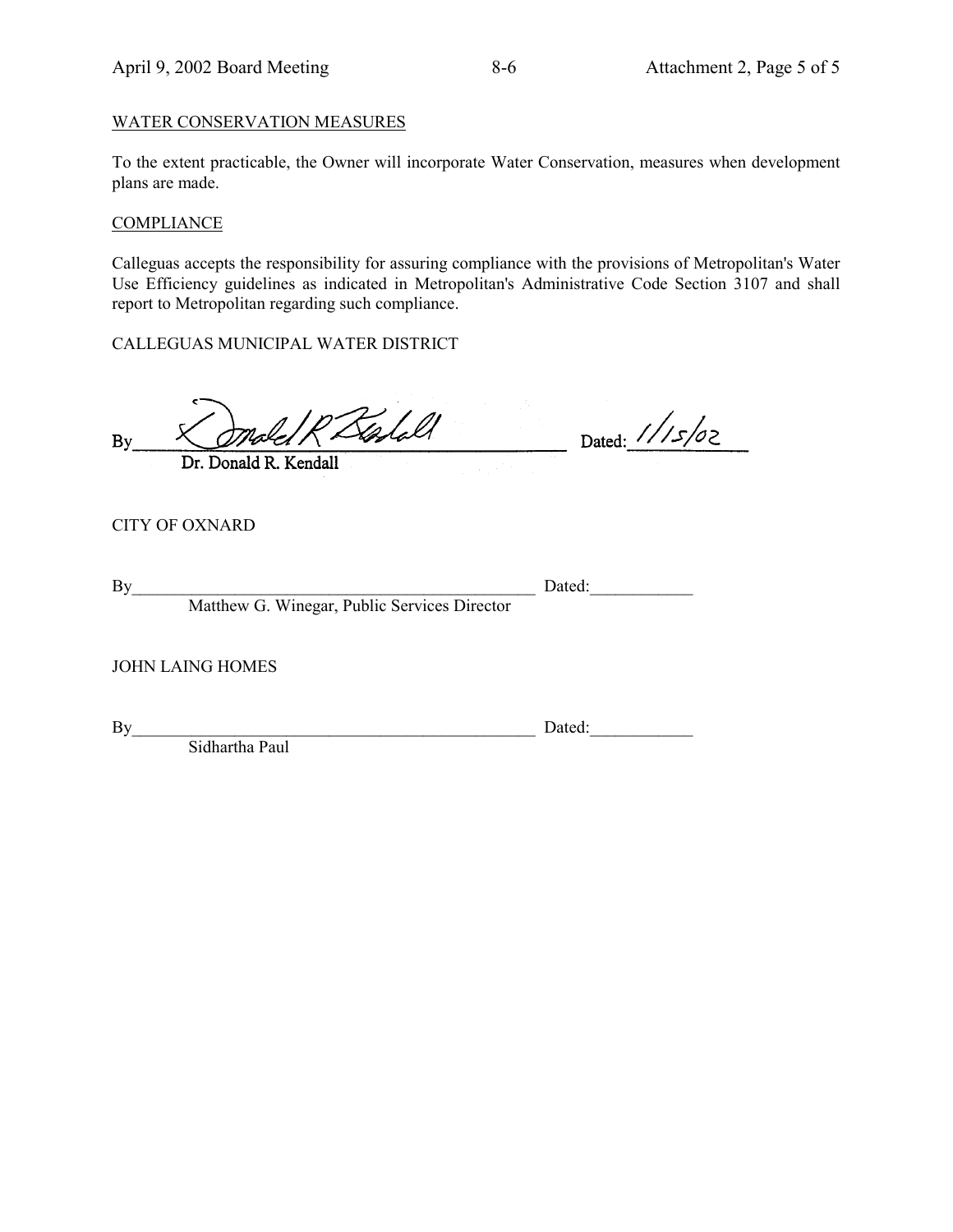#### **RESOLUTION**

## RESOLUTION OF THE BOARD OF DIRECTORS OF THE METROPOLITAN WATER DISTRICT OF SOUTHERN CALIFORNIA GIVING NOTICE OF INTENTION TO IMPOSE WATER STANDBY CHARGES CONTINGENT UPON ANNEXATION

WHEREAS, at the meeting of the Board of Directors ("Board") of The Metropolitan Water District of Southern California ("Metropolitan") on December 14, 1993, the Board approved the rate structure and additional revenue sources described in the board letter on the Financial Structure Study, dated December 1, 1993, including a readiness-to-serve charge;

WHEREAS, pursuant to  $\S$  134.5 of the Metropolitan Water District Act (the "Act"), a readiness-to-serve charge may be collected as an availability service charge from the member public agencies within Metropolitan, or may be imposed as a water standby charge against individual parcels within Metropolitan;

WHEREAS, under the Act, the water standby charge may be imposed on each acre of land or each parcel of land less than an acre within Metropolitan to which water is made available for any purpose by Metropolitan, whether the water is actually used or not;

WHEREAS, certain member public agencies of Metropolitan including the Calleguas Municipal Water District ("Calleguas") have requested the option to provide collection of all or a portion of their readiness-to-serve charge obligation through a Metropolitan water standby charge imposed on parcels within those member agencies;

WHEREAS, the owner of the parcel identified in the attached Engineer's Report, dated February 2002 (the "Engineer's Report") has applied for annexation into Calleguas and Metropolitan;

WHEREAS, upon annexation, Metropolitan water will be available to such properties and such parcels will receive the benefit of the projects provided in part with proceeds of Metropolitan water standby charges, as described in the Engineer's Report; and

WHEREAS, Calleguas has requested that Metropolitan impose water standby charges on such properties at the rate specified in the Engineer's Report and provided herein, following annexation of such properties into Metropolitan;

NOW THEREFORE, the Board of Directors of The Metropolitan Water District of Southern California does hereby resolve, determine and order as follows:

**Section 1.** That notice is hereby given to the public and to each member public agency of The Metropolitan Water District of Southern California of the intention of Metropolitanís Board to consider and take action at its meeting to be held on June 11, 2002, or such other date as the Board shall determine, on the Chief Executive Officer's (CEO) recommendation to impose a water standby charge for fiscal year  $2001/02$  on the properties described in the Engineer's Report attached hereto as Attachment "A" and incorporated herein by reference. A registered professional engineer certified by the state of California prepared the Engineer's Report.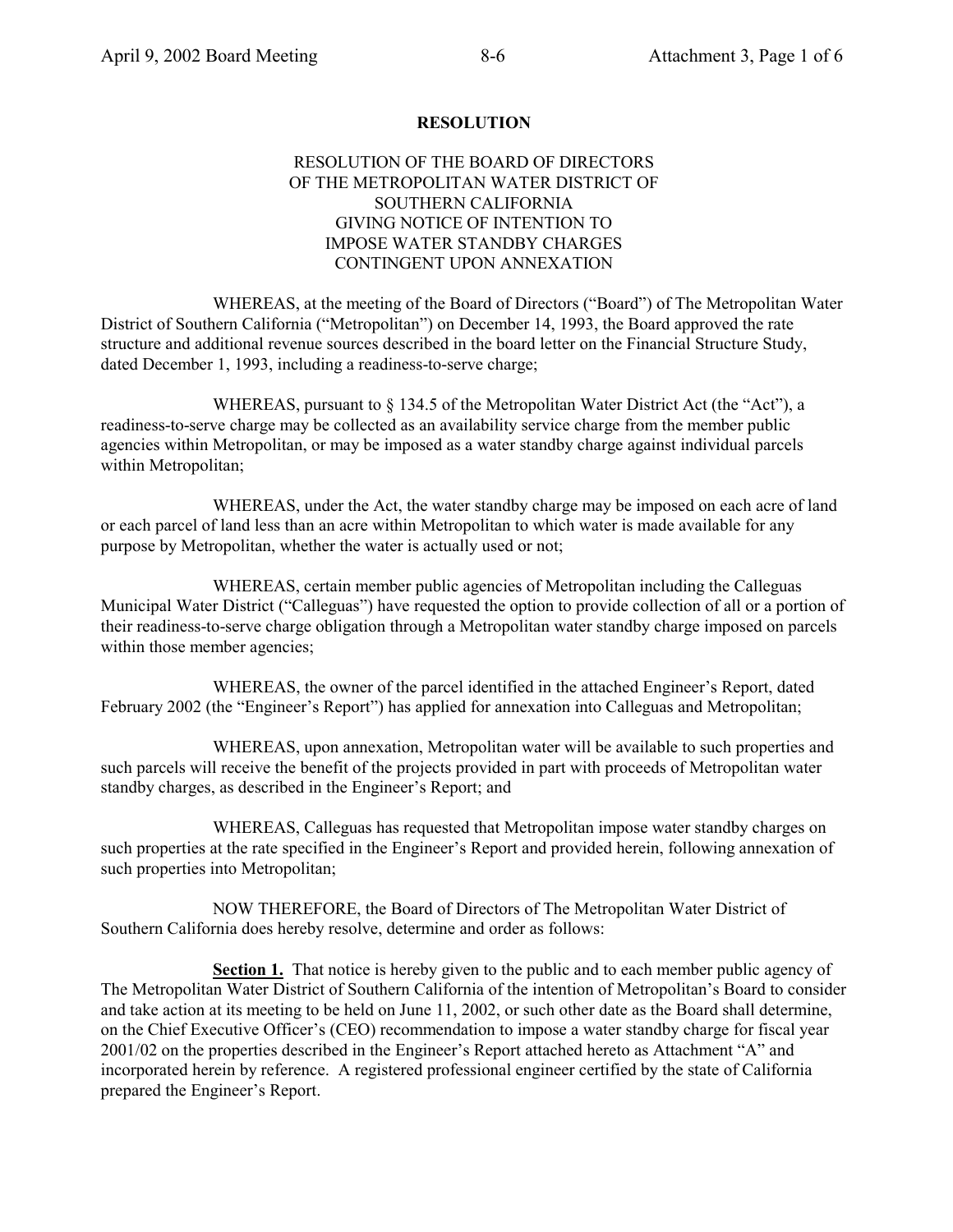**Section 2**. That the proposed water standby charge per acre of land, or per parcel of land less than an acre, as shown in the Engineer's Report, shall be \$9.58, which is equal to the amount of Metropolitan's existing standby charge on other properties located within the territory of Calleguas. The Engineer's Report separates the special benefits from the general benefits and identifies each of the parcels on which a special benefit is conferred. No charge on any parcel shall exceed the reasonable cost of the proportional special benefit conferred on that parcel.

**Section 3**. That the proposed water standby charge, if imposed following completion of the proposed Annexation No. 78, shall be collected on the tax rolls, together with the *ad valorem* property taxes which are levied by Metropolitan for the payment of pre-1978 voter-approved indebtedness, or at Metropolitan's election may be billed directly to the property owners. Any amounts so collected shall be applied as a credit against Calleguas' obligation to pay its readiness-to-serve charge. After such member agencyís readiness-to-serve charge allocation is fully satisfied, any additional collections shall be credited to other outstanding obligations of such member agency to Metropolitan or future readiness-to-serve obligations of such agency.

**Section 4**. That the Executive Secretary is hereby directed to provide written notice of the proposed water standby charge by mail to the record owner of each property identified in the Engineer's Report not less than 45 days prior to the date of the public hearing identified in Section 5. Each notice shall be given in accordance with the requirements of Article XIII D, Section 4, of the California Constitution, and shall be in a form approved by the General Counsel. Each notice shall include an assessment ballot whereby the owner may indicate his or her name, reasonable identification of his or her parcel, and his or her support for or opposition to the proposed water standby charge. Each notice shall also include a description of the procedures for the completion, return and tabulation of ballots, which shall be in a form approved by the General Counsel.

**Section 5.** That the Board will meet in regular session at its meeting on June 11, 2002, or such other date as the Board shall determine, to hold a public protest hearing at which interested parties may present their views regarding the proposed water standby charges and the Engineer's Report. All written protests and comments presented at the hearings or received by the Executive Secretary on or before the conclusion of the public hearing which contain a description sufficient to identify the land owned by the landowners will be given due consideration by the Board before its final action on the proposed water standby charge, and all assessment ballots will be tabulated. If, upon the conclusion of the hearing, ballots submitted in opposition to the water standby charge (weighted according to the proportionate financial obligation of the affected property) exceed the ballots submitted in favor of the water standby charge, the water standby charge shall not be imposed.

**Section 6.** That imposition of the proposed water standby charges, if authorized by the Board following the public protest hearing, will be contingent upon completion of the concurrent annexation of Annexation No. 78 to Metropolitan and Calleguas. If water standby charges are approved and such annexation is not completed in time to permit imposition of standby charges for fiscal year 2001/02, Metropolitan may levy standby charges at the rate stated in this resolution beginning in a subsequent fiscal year.

**Section 7**. That in the event that the water standby charge, or any portion thereof, is determined to be an unauthorized or invalid fee, charge or assessment by a final judgment in any proceeding at law or in equity, which judgment is not subject to appeal, or if the collection of the water standby charge shall be permanently enjoined and appeals of such injunction have been declined or exhausted, or if Metropolitan shall determine to rescind or revoke the water standby charge, then no further standby charge shall be collected within the territory described in the Engineer's Report and Calleguas shall pay its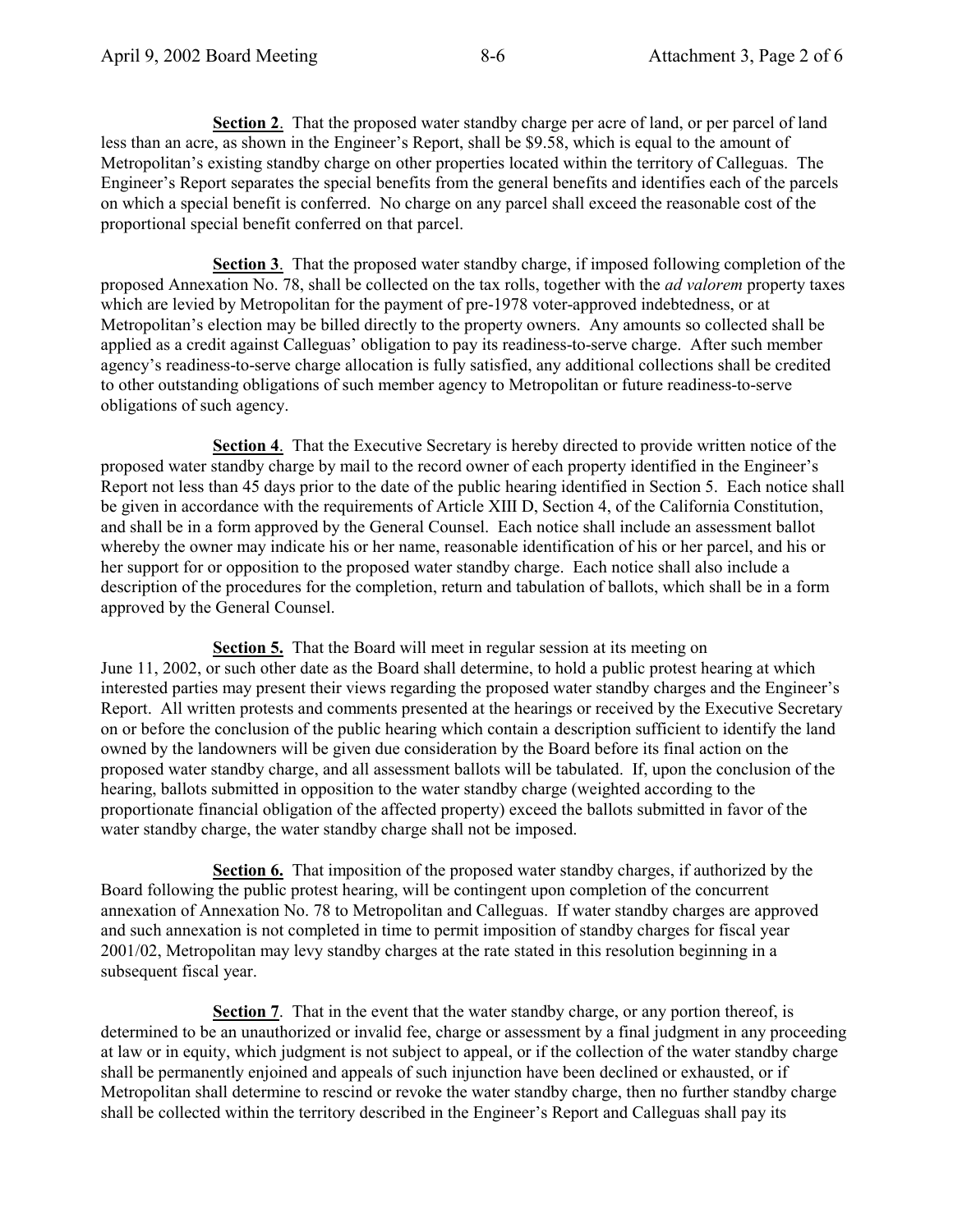readiness-to-serve charge obligation to Metropolitan in full, as if imposition of such water standby charges had never been sought.

**Section 8.** That this Board finds that the intention to adopt proposed water standby charges provided in this Resolution is not defined as a project under the provisions of the California Environmental Quality Act (CEQA) and the State CEQA Guidelines because it involves the creation of government funding mechanisms or other government fiscal activities which do not involve any commitment to any specific project which may result in a potentially significant physical impact on the environment (Section 15378 (b)(4) of the State CEQA Guidelines). In addition, where it can be seen with certainty that there is no possibility that the proposed action in question may have a significant effect on the environment, the proposed action is not subject to CEQA (Section 15061(b)(3) of the State CEQA Guidelines). Prior to formal approval of the annexation and water standby charges from the Board, CEQA documentation will be prepared by the Lead Agency and processed in accordance with CEQA and the State CEQA Guidelines. As the Responsible Agency, Metropolitan's Board will then review and consider the CEQA documentation before taking action.

**Section 9.** That the CEO is hereby authorized and directed to take all necessary actions to satisfy relevant statutes requiring notice by mailing or by publication.

I HEREBY CERTIFY that the foregoing is a full, true and correct copy of a resolution adopted by the Board of Directors of The Metropolitan Water District of Southern California, at its meeting held on April 9, 2002.

 $\overline{a}$ 

Executive Secretary The Metropolitan Water District of Southern California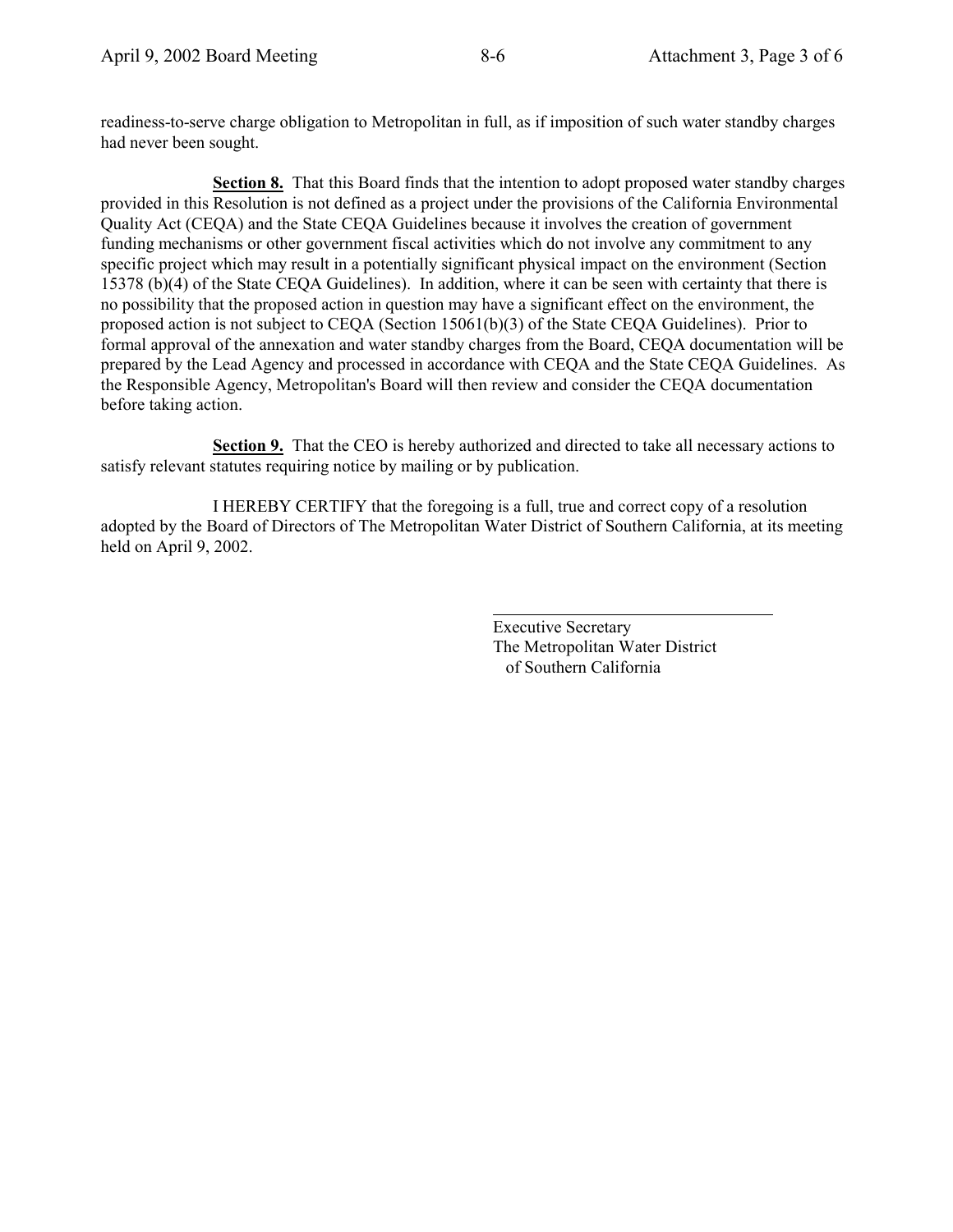#### **Attachment to Resolution of Intention to Impose Standby Charges**

## **THE METROPOLITAN WATER DISTRICT OF SOUTHERN CALIFORNIA**

## **ENGINEER'S REPORT**

**Supplement I**

# **PROPOSED PROGRAM TO LEVY STANDBY CHARGES,**

#### **CALLEGUAS MUNICIPAL WATER DISTRICT**

#### **ANNEXATION NO. 78**

**February 2002**

#### **BACKGROUND**

This report is a supplement to The Metropolitan Water District of Southern California (Metropolitan) Engineer's Report for the Program to Levy Readiness-To-Serve Charge, Including Local Option for Standby Charge During Fiscal Year 2001/02, dated December 2000, adopted by Metropolitan's board on March 13, 2001 (Engineer's Report). A copy of the Engineer's Report is on file with the Board Secretary. Metropolitan collects a readiness-to-serve charge (RTS) as an availability of service charge from the member public agencies. Member public agencies may request that Metropolitan collect a portion of their RTS obligation through Metropolitan's water standby charge. This Supplement to the Engineer's Report satisfies the requirements of Proposition 218, the "Right to Vote on Taxes Act", approved by California voters November 5, 1996, which classifies standby charges as assessments on newly annexed properties.

#### **DESCRIPTION OF ANNEXING AREA**

The Calleguas Municipal Water District (Calleguas) has requested that Metropolitan collect all or a portion of its RTS obligation through a Metropolitan water standby charge imposed on parcels within Calleguas' service area boundary. The owners of property constituting proposed Annexation No. 78 have applied for annexation into Calleguas. Once the territory is annexed, Metropolitan water will be available to these parcels and these parcels will receive the benefit of the projects funded in part by Metropolitan water standby charges, as described in the Engineer's Report. Calleguas has requested that Metropolitan impose water standby charges on these properties at the rate specified in the Engineer's Report, following annexation of these properties into Metropolitan.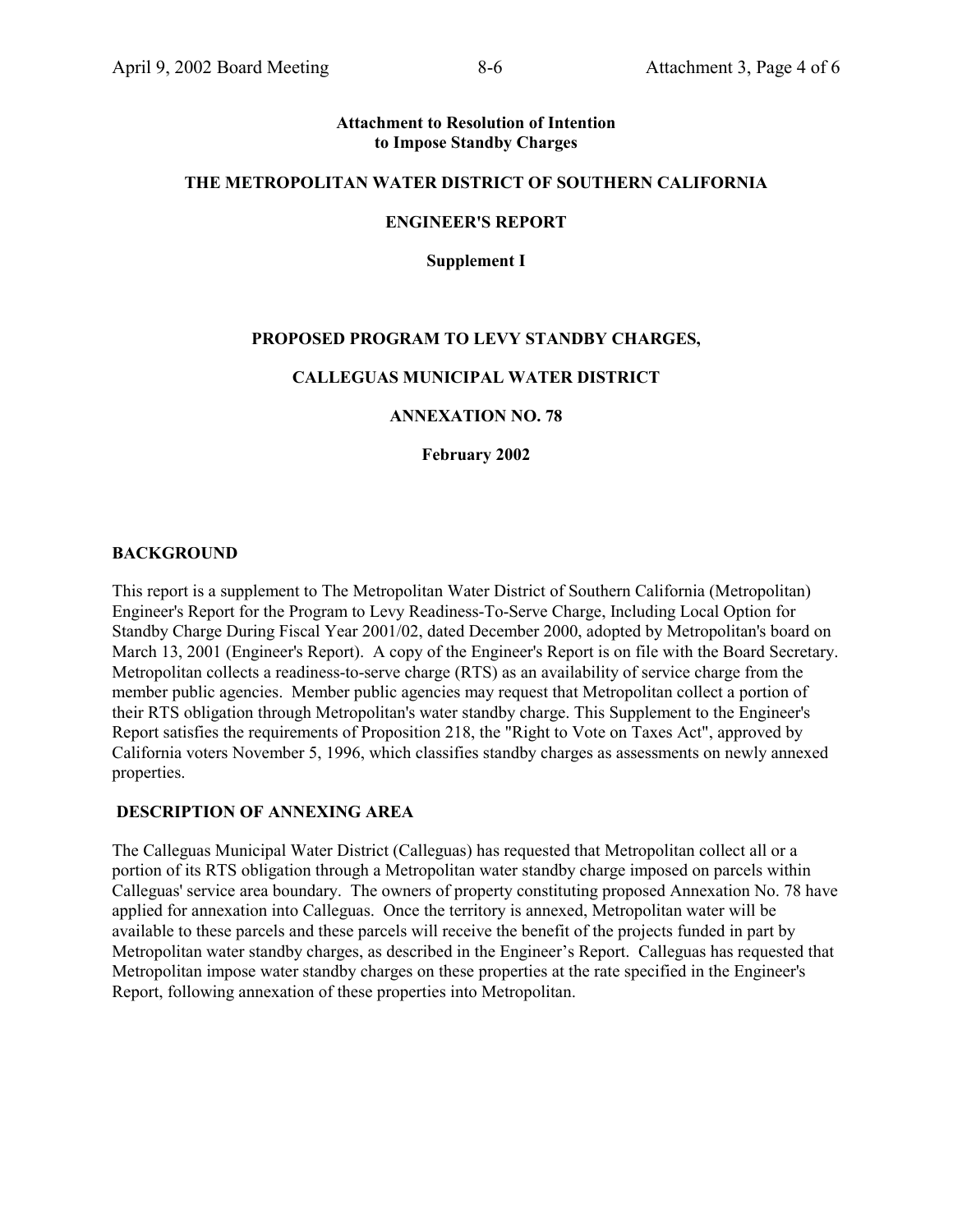## **COST BENEFIT OF THE ANNEXING AREA**

The properties identified in this report have applied for annexation into Metropolitan. Consent by the property owners to Metropolitan's levying of an annual water standby charge in the amount of \$9.58 per acre, or \$9.58 per parcel of less than one acre, is a condition to annexation of these properties into Calleguas and Metropolitan.

The following table lists the parcels included in Annexation No. 78 and the proposed water standby charge for fiscal year 2001/02.

#### **Table A**

#### **Water standby charges for Annexation No. 78**

| Parcel Number | Acres | <b>Standby Charge</b><br>$(Fiscal Year 2001-02)$ |
|---------------|-------|--------------------------------------------------|
| 215-0-020-090 | 24.97 | \$239.22                                         |
| 215-0-061-090 | 20.73 | 198.60                                           |
| Total         |       | \$437.82                                         |

The estimated potential benefits of Metropolitan's water supply program that could be paid by a standby charge are approximately \$249 million for fiscal year 2001/02, as shown in Table 1 of the Engineer's Report. An average total standby charge of \$59.56 per acre of land or per parcel of less than one acre would be necessary to pay for the total potential program benefits within Metropolitan's service area. The Engineer's Report has estimated total benefits of this magnitude accrue to each acre of property and parcel within Metropolitan, as these properties are eligible to use water from the Metropolitan system. Because only properties located within Metropolitan's boundaries may receive water supplies from Metropolitan (except for certain contractual deliveries as permitted under Section 131 of the Metropolitan Water District Act), any benefit received by the public at large or by properties outside of the proposed area to be annexed is merely incidental.

Table 5 of the Engineer's Report shows that the distribution of standby charge revenues from the various member agencies would provide revenue of approximately \$42 million for fiscal year 2001/02. This total amount is less than projected collections from the RTS charge. Metropolitan will use other revenue sources, such as water sales revenues, RTS revenues (except to the extent collected through standby charges, as described above), interest income, and revenue from sales of hydroelectric power, to pay for the remaining program benefits. Thus, the benefits of Metropolitan's investments in water conveyance, storage, distribution and supply programs far exceed the recommended standby charge, thus ensuring that no parcel within Annexation No. 78 is assessed water standby charges in excess of the reasonable cost of the proportional special benefit conferred on that parcel.